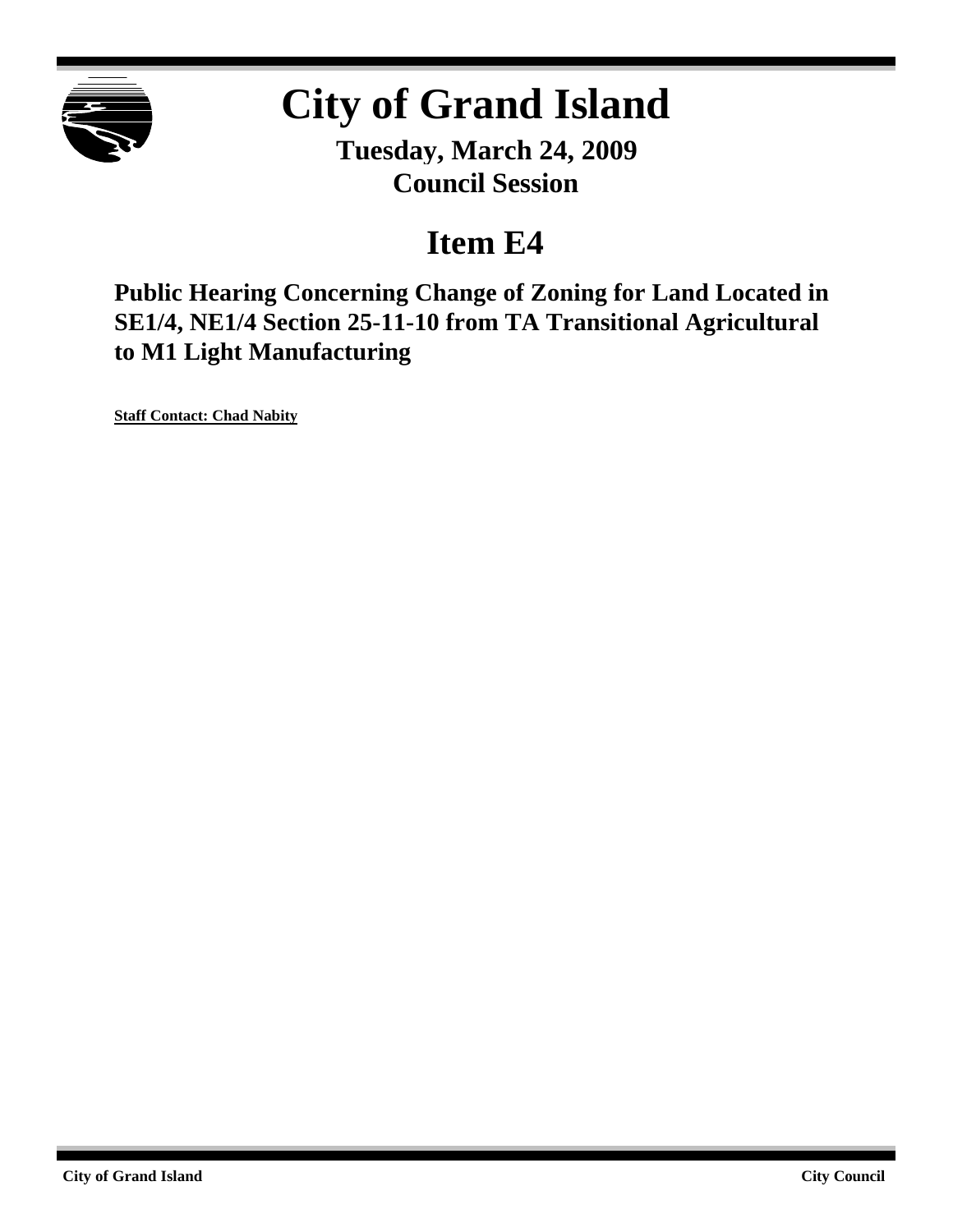## **Council Agenda Memo**

| From:                          | <b>Hall County Regional Planning Department</b>                                                                                                                         |  |
|--------------------------------|-------------------------------------------------------------------------------------------------------------------------------------------------------------------------|--|
| <b>Meeting:</b>                | March 24, 2009                                                                                                                                                          |  |
| Subject:                       | To rezone approximately 32 acres of land west of U.S.<br>Highway 281 Road and south of Stolley Park Road, from<br>TA-Transitional Agriculture to M1-Light Manufacturing |  |
| <b>Item <math>\#</math>'s:</b> | $E-4 & E-4$                                                                                                                                                             |  |
| <b>Presenter(s):</b>           | Chad Nabity, AICP Hall County Regional Planning<br>Director                                                                                                             |  |

### **Background**

A request has been received to consider rezoning approximately 32 acres of land west of U. S Highway 281 Road and south of Stolley Park Road, from TA Transitional Agriculture to M1 Light Manufacturing. This property is currently owned by Case New Holland and is adjacent to their existing facility the change would permit them to expand in this direction.

### **Discussion**

Attached you will find the Planning Directors report to the Planning Commission on this item with a summary of the changes.

At the regular meeting of the Regional Planning Commission, held March 4, 2009, the above item was considered following a public hearing

No members of the public spoke in favor or opposed to the rezone request.

## **Alternatives**

It appears that the Council has the following alternatives concerning the issue at hand. The Council may: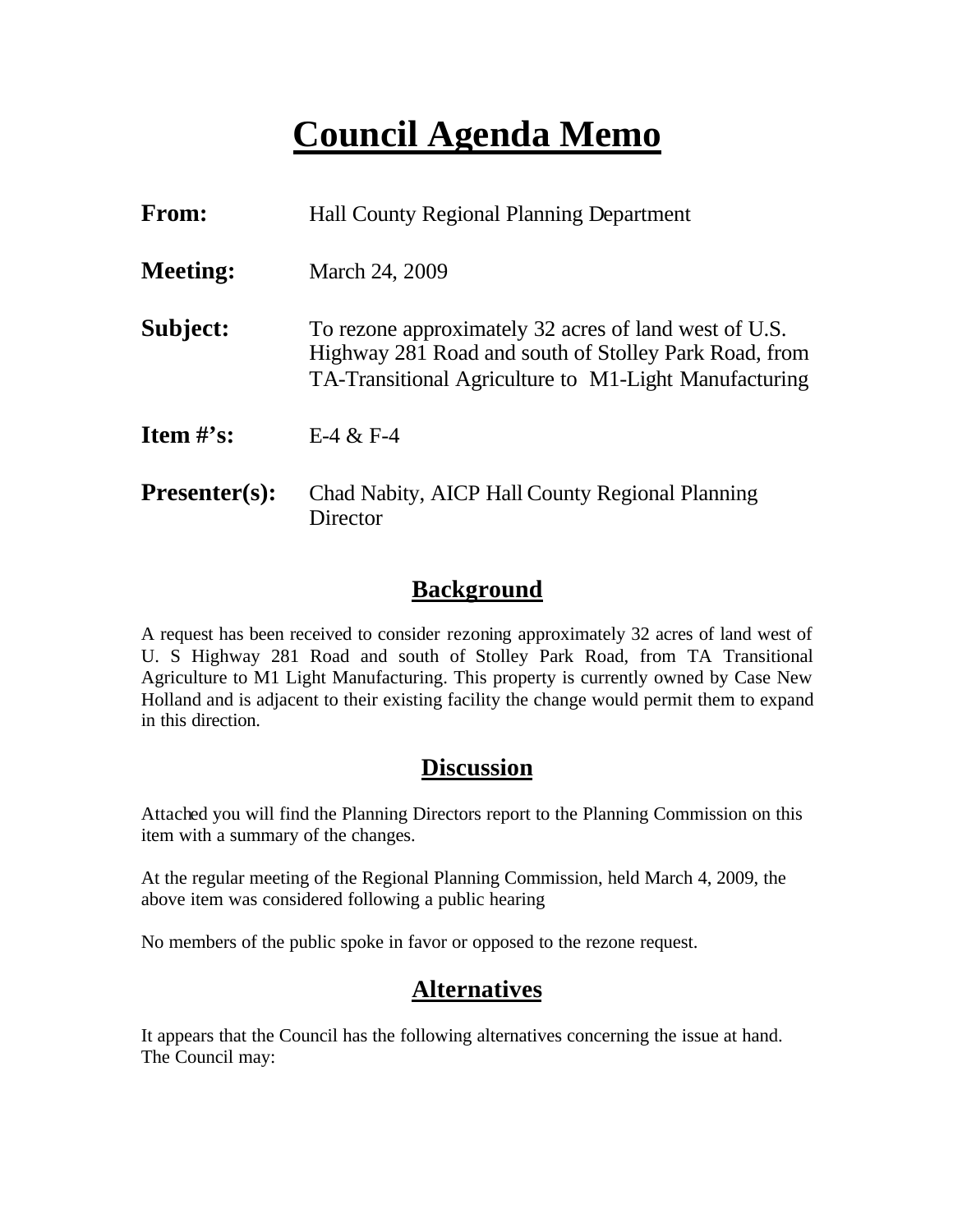- 1. Approve the rezone request as presented
- 2. Modify the rezone request to meet the wishes of the Council
- 3. Deny the request for a zoning change
- 4. Postpone the issue

## **Recommendation**

At the March 4, 2009 meeting of the Hall County Regional Planning Commission a public hearing was held to take comment on this request for annexation and no members of the public presented testimony. A motion was made by Haskins and seconded by Snodgrass, to recommend approval of rezoning request finding that it is consistent with the City's Comprehensive Plan.

A roll call vote was taken and the motion passed with 7 members present (Aguilar, Amick, Ruge, Hayes, Haskins, Bredthauer, Snodgrass) voting in favor.

## **Sample Motion**

Move to approve the ordinance amending the zoning map for this property from TA Transitional Agriculture to M1 Light Manufacturing.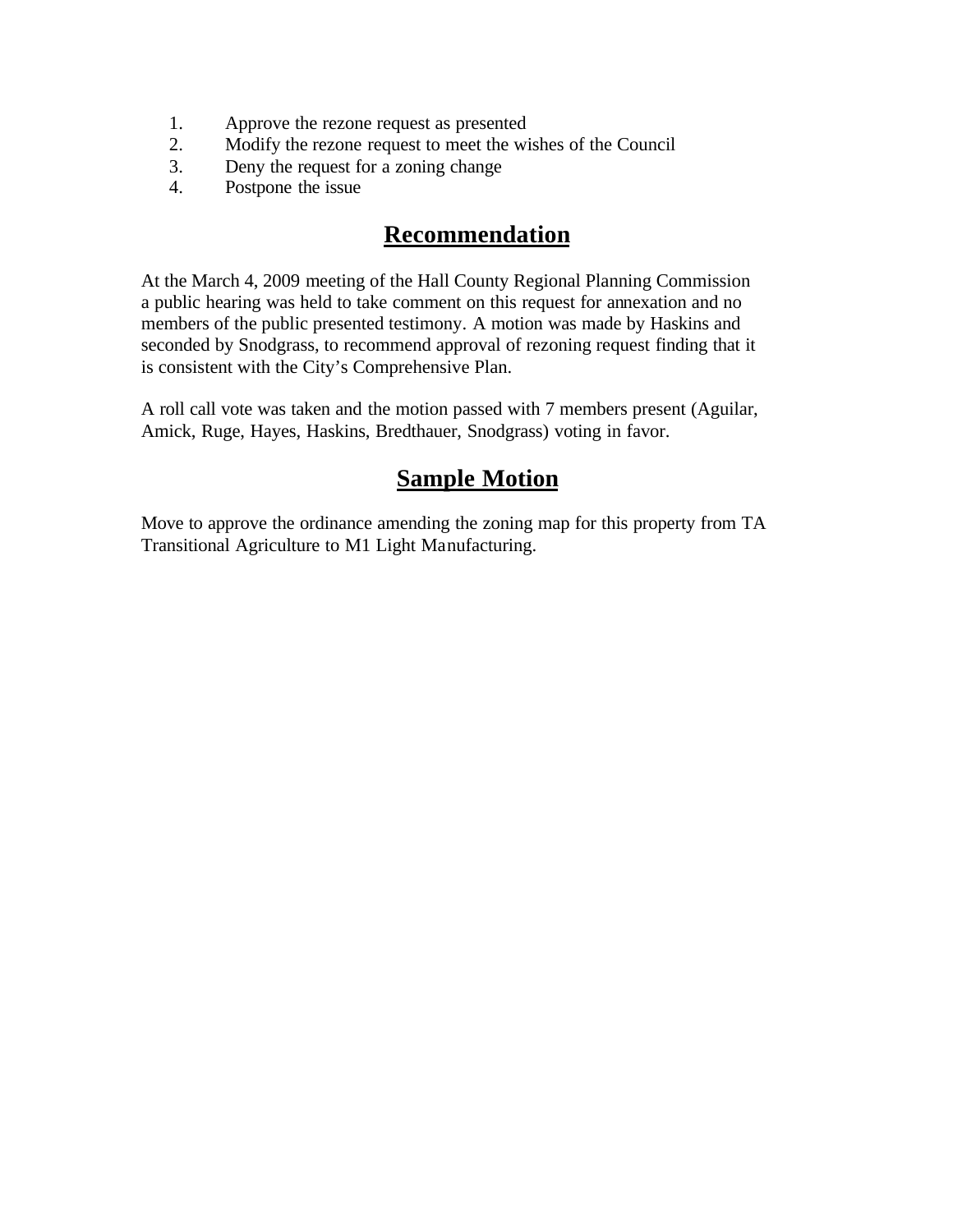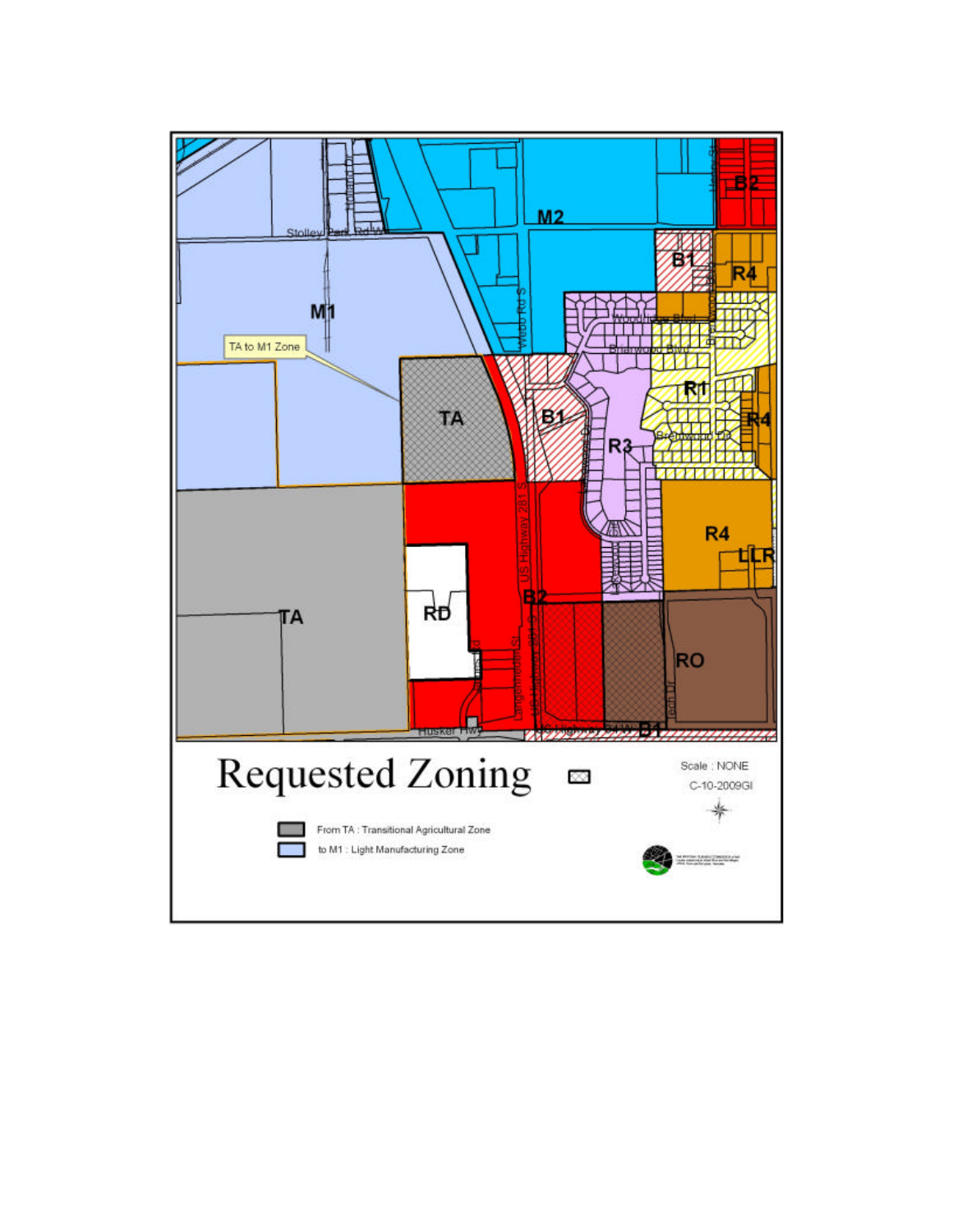#### **Agenda Item #4**

#### **PLANNING DIRECTOR RECOMMENDATION TO REGIONAL PLANNING COMMISSION:**

February 18, 2009

**SUBJECT:** *Zoning Change (*C-10-2009GI)

**PROPOSAL:** To rezone approximately 32 acres of land west of U.S. Highway 281 Road and south of Stolley Park Road, from TA-Transitional Agriculture to M1-Light Manufacturing. The property is currently owned by Case New Holland and adjacent to their existing facility the change would permit them to expand in this direction.

#### **OVERVIEW: Site Analysis**

| TA-Transitional Agriculture.<br>TA Agricultural uses including: raising of livestock,<br>but not confined feeding, raising crops,<br>greenhouses and nurseries and residential uses up<br>to a density of 1 unit per 20 acres.                                                                                                                                                                                                                                                                                                                                                                                                                                                                                                                  |
|-------------------------------------------------------------------------------------------------------------------------------------------------------------------------------------------------------------------------------------------------------------------------------------------------------------------------------------------------------------------------------------------------------------------------------------------------------------------------------------------------------------------------------------------------------------------------------------------------------------------------------------------------------------------------------------------------------------------------------------------------|
| Designated for future development as<br>manufacturing.                                                                                                                                                                                                                                                                                                                                                                                                                                                                                                                                                                                                                                                                                          |
| Agricultural crops                                                                                                                                                                                                                                                                                                                                                                                                                                                                                                                                                                                                                                                                                                                              |
|                                                                                                                                                                                                                                                                                                                                                                                                                                                                                                                                                                                                                                                                                                                                                 |
| North and West: M1 - Light Manufacturing<br><b>South: B2- General Business</b><br>West: B1-Light Business,                                                                                                                                                                                                                                                                                                                                                                                                                                                                                                                                                                                                                                      |
| $M1 -$ Light Manufacturing $-$ A variety of<br>warehousing, storage, light manufacturing and<br>office uses and no residential uses. Minimum lot<br>size of 20,000 square feet with 50% coverage TA<br>Agricultural uses including: raising of livestock, but<br>not confined feeding, raising crops, greenhouses<br>and nurseries and residential uses up to a density<br>of 1 unit per 20 acres. B2- General Business<br>General service, retail and wholesale commercial<br>uses including outdoor sales and Billboards.<br>Minimum Lot size of 3000 square feet with 100%<br>coverage. B1-Light Business, Neighborhood<br>commercial services, offices, limited outdoor sales.<br>Minimum Lot size of 3000 square feet with 75%<br>coverage |
| North and West: Designated for manufacturing.<br>South and East: Designated for Highway<br><b>Commercial uses</b>                                                                                                                                                                                                                                                                                                                                                                                                                                                                                                                                                                                                                               |
|                                                                                                                                                                                                                                                                                                                                                                                                                                                                                                                                                                                                                                                                                                                                                 |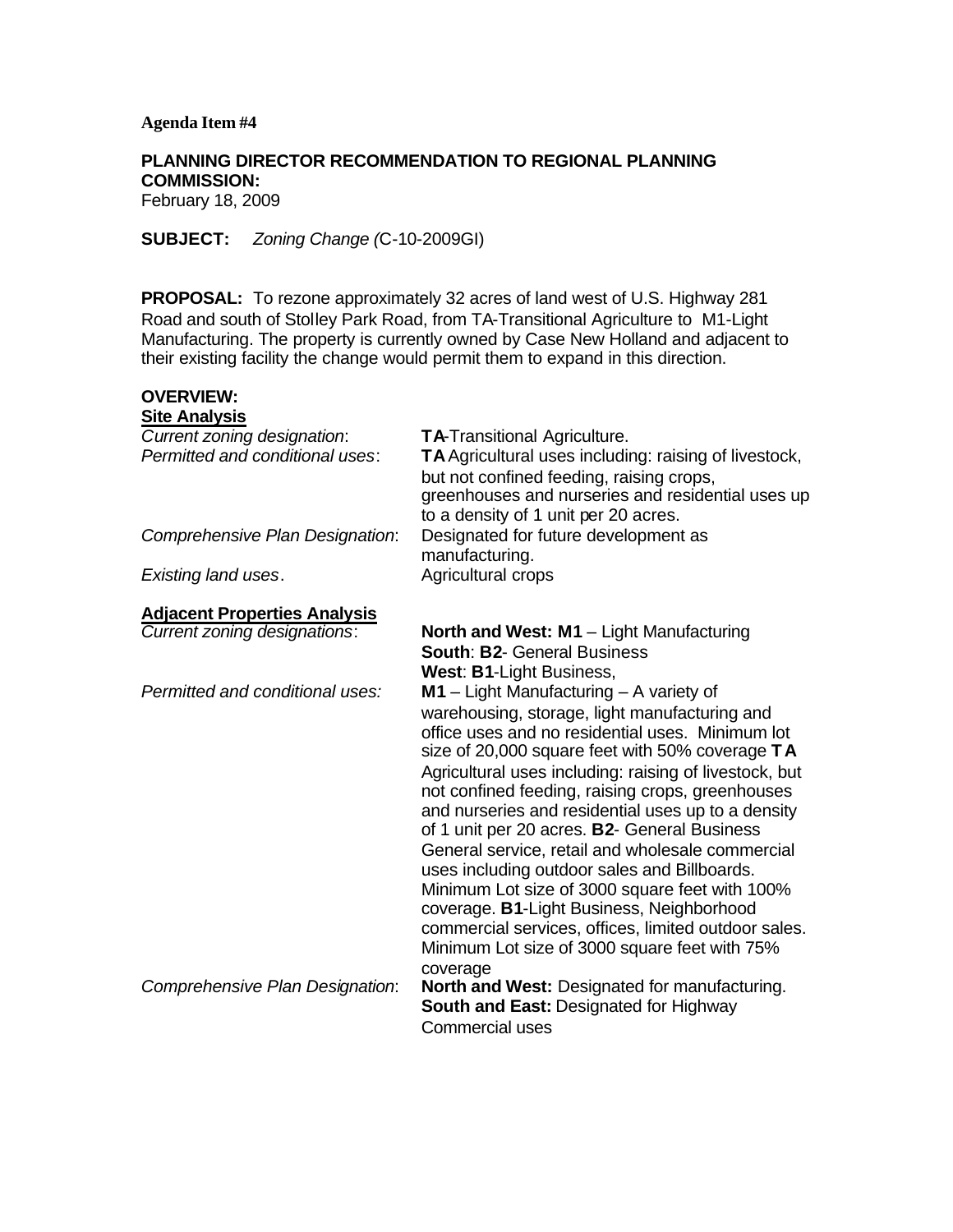| Existing land uses: | <b>North and West: Case New Holland Manufacturing</b><br>Plant |
|---------------------|----------------------------------------------------------------|
|                     | <b>South:</b> Vacant Property and Apartments                   |
|                     | <b>East:</b> Commercial Property and U.S. Highway 281          |

#### **EVALUATION:**

#### **Positive Implications**:

- *Consistent with the City's Comprehensive Land Use Plan*: The subject property is designated for manufacturing uses (typically M1 or M2).
- *Accessible to Existing Municipal Infrastructure*: City water and sewer services are available and can be extended to serve the rezoning area.
- *Accessible to Transportation Infrastructure:* The site located adjacent to U.S. Highway 281 has full access to the highway at the southeast corner of the property.
- *Would provide additional manufacturing property*: This would provide for more manufacturing oriented property in an area already heavily populated with heavy manufacturing. The proposed use would support the existing similar manufacturing uses specifically Case New Holland.
- *Would allow for the expansion of an existing business in an appropriate place near their existing location:* This would provide more area for the growth of Case New **Holland**

#### **Negative Implications**:

• *None Foreseen:* 

#### **Other Considerations**

This property is adjacent to the existing Case New Holland facility. Expansion of their current facility is limited due to building codes. This change would support and allow continued expansion of Case New Holland at this location.

The comprehensive plan shows this property as designated manufacturing uses. It was anticipated while writing the plan that this would be an appropriate location for the expansion of the Case New Holland plant. The future land use map is shown below.